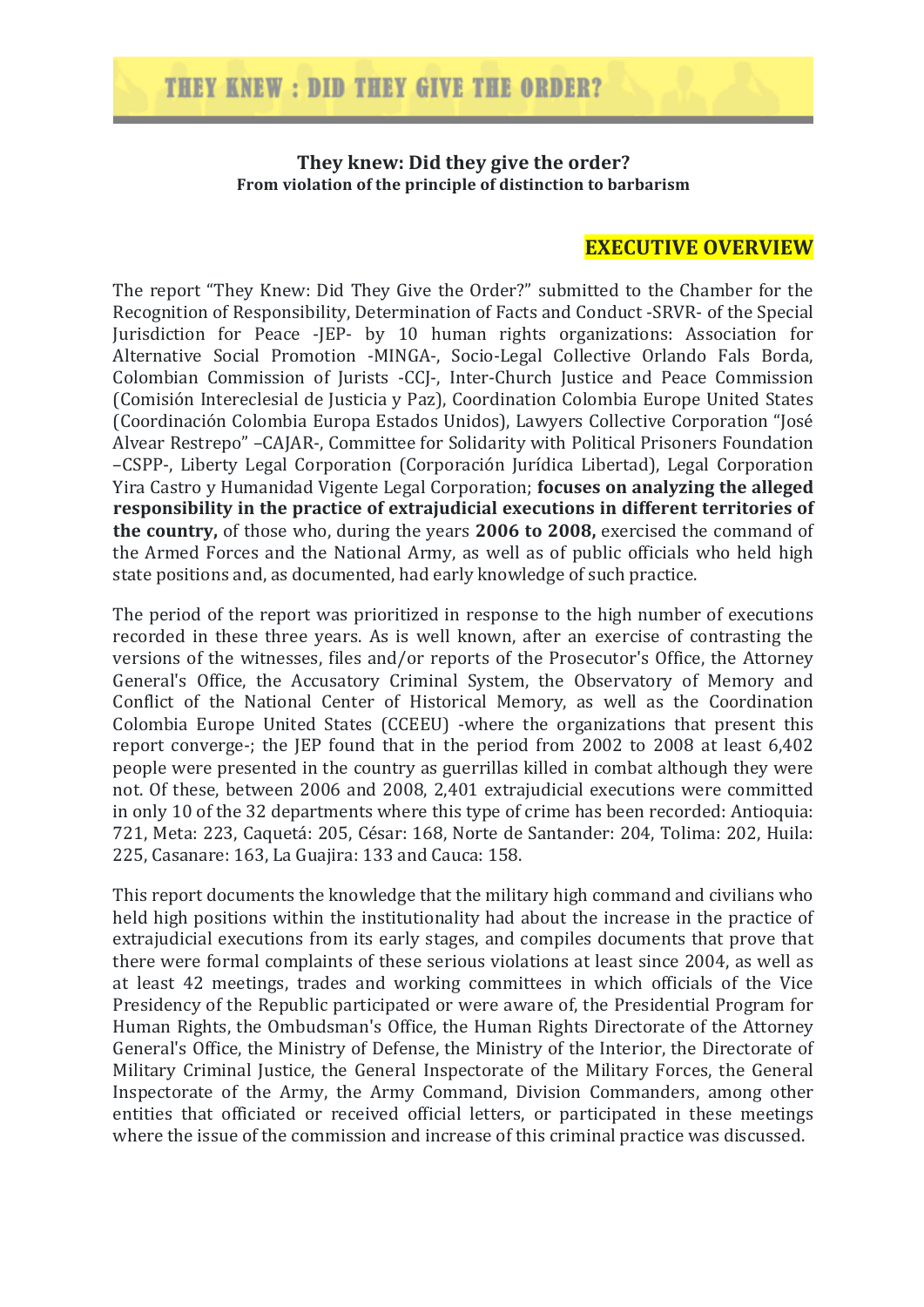## THEY KNEW : DID THEY GIVE THE ORDER?

In this regard, the report concludes that "*for [the criminal practice]* of extrajudicial executions to have occurred at the national level for several vears required that the entire *system of controls, regulations, investigations failed together throughout the national territory* and during the entire time of the practice, despite the existence of knowledge [of *the practice]*".

Likewise, in the report, for the purposes of which the generic term *provisions* was adopted to refer to the Directives, Circulars, orders, etc., located in the 26 main notebooks and some of the annexed notebooks that make up the criminal investigation file <sup>1</sup>followed by the Third Delegate Prosecutor's Office before the CSJ against General (r) Mario Montoya Uribe, where 52 provisions were identified that are considered to be of high or medium interest for the issue of Extrajudicial Executions; The existence of a criminal plan prior to the period under study and its extension between 2006 and 2008 to all the Divisions of the National Army is evidenced, accompanied **by a hate speech**<sup>2</sup>, giving orders and involving the civilian population, public officials and a significant number of major, minor and tactical units, in a plan that was executed in a staggered manner, and that had the support of officials who held high positions within the military institution and who contributed effectively to camouflage serious human rights violations in the "legality" of their actions.

In relation to these hate speeches, the report compiles expressions and uses of language in the different spheres of the military and public officials, headed by the President of the Republic at the time, which sought to divide society in two: those who supported the Democratic Security policy and those who did not support it as the enemies to be eliminated, encouraging serious violations of human rights, international humanitarian law and the militarization of civilian life, among other phenomena of State violence. An example of this is in the voluntary version given by a non-commissioned officer before the Jep and taken up in the report, in which he states: "...in all the Army's trajectory, but since the formation of the military school within the different courses, they instilled in us this hatred of the guerrillas, they instilled in us the way to defend the country. There were no judicial guarantees, we saw that they would capture a person and after 3 or 4 days they would take them out and let them go free, psychologically they instilled in us this hatred like chants of 'go up, go up, guerrilla, I'm waiting for you at the top, or I want to bathe in a pool full of guerrilla blood, I'll take out your eyes, I'll eat you guerrilla, I'll kill you and I'll drink your blood'".

Translated with www.DeepL.com/Translator (free version)Thus, the report includes nearly 50 public statements made by the then president Álvaro Uribe Vélez, where the discourse of hatred and stigmatization that characterized the Democratic Security

 <sup>1</sup> Although this file deals with information from 1996 to 2010, a period of time longer than the one indicated as the subject of this report, it was necessary to include it in the analysis because it deals with provisions that preceded the practice, as well as others that would have been intended to mitigate it.

<sup>&</sup>lt;sup>2</sup> The United Nations considers hate speech to be any form of communication in speech, writing or behavior that is an attack or uses derogatory or discriminatory language in relation to a person or group on the basis of who they are or, in other words, on the basis of their religion, ethnicity, nationality, race, color, descent, gender or other identifying factor. In many cases, hate speech is rooted in or generates bigotry and hatred and, in certain contexts, can be demeaning and divisive.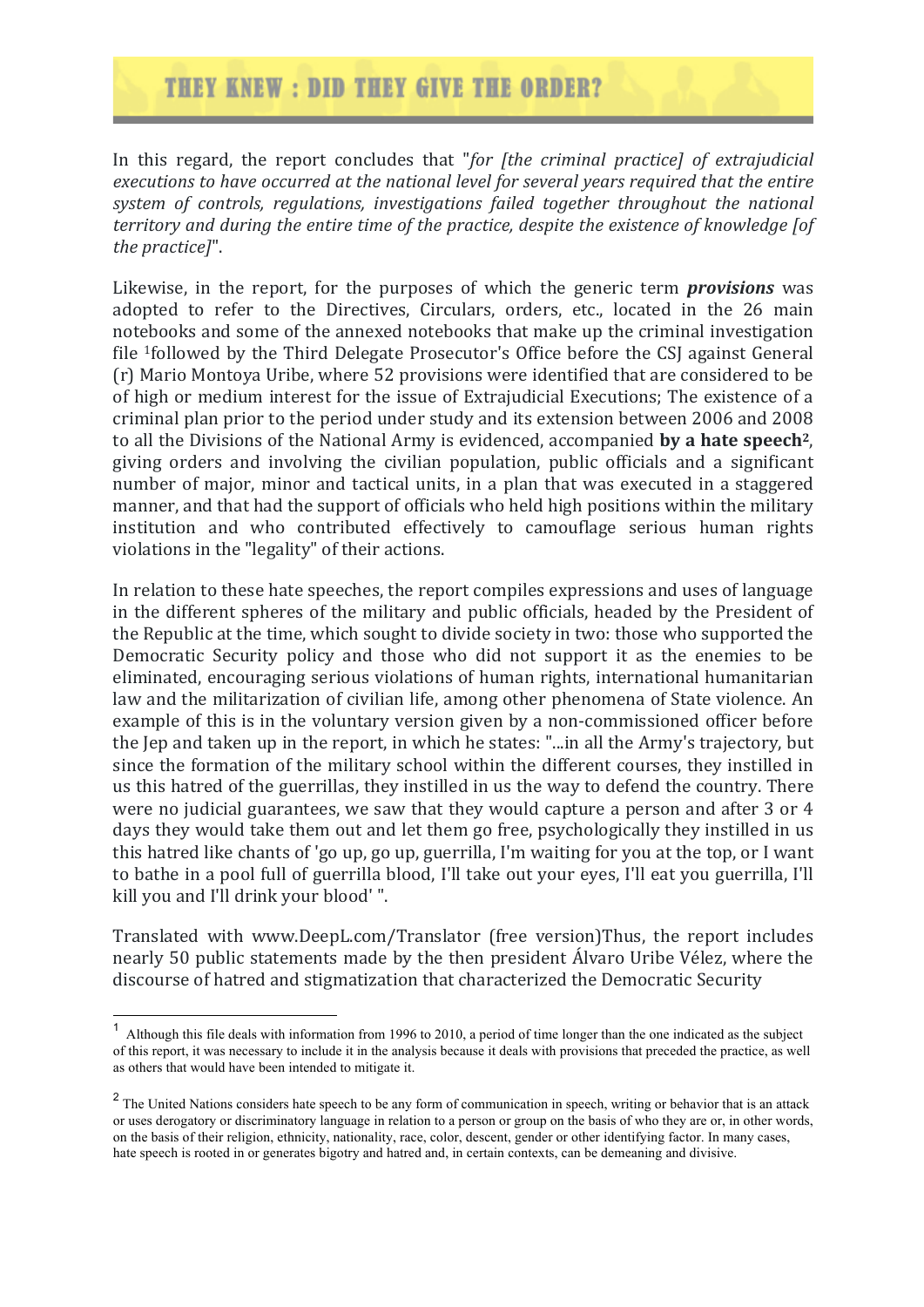# THEY KNEW: DID THEY GIVE THE ORDER?

Policy is evident, with statements such as: "Every time a security policy appears in *Colombia to defeat terrorism, when the terrorists begin to feel weak, they immediately* send their spokespersons to talk about human rights. Many of these criticisms have been *taken from the Farc's web page. They have no shame or limitations. They publish books in Europe* on rumors and slander. They know that their only weapon is slander that *hypocritically hides behind human rights<sup>3</sup>.*" documents how the practice of extrajudicial executions was underpinned by the Democratic Security Policy and its consolidation, which through the discourse of hate propagated the 'moral anesthesia' in the Colombian population and especially in public officials and military forces, which allowed the reinforcement by subordinates of their willingness to commit the crime, which effectively contributed to the realization of the criminal plan by the perpetrators, and the demonstration of tangible operational results, albeit fraudulently and illegally.

From the analysis of the information contained in the proceedings carried out by the Ordinary Jurisdiction and also from some voluntary statements made before the Special Jurisdiction for Peace, the report concludes that the practice of extrajudicial executions was not the result of the actions of a few, who at the time were identified as "bad apples"; on the contrary, it is clear that there was a **Systematic Criminal Policy of the State** that authorized the commission of these serious human rights violations, their systematization and subsequent cover-up.

In addition to the information, analysis and conclusions presented in the report, the human rights organizations request that in its opening, the SRVR call the following persons to testify voluntarily or to be summoned as witnesses, so that, after the crosschecking exercise, it may determine under its jurisdiction to investigate and prosecute those most responsible for this criminal act, and for those who do not have jurisdiction, it may order the respective copies to be submitted to the ordinary jurisdiction:

- 1. Alvaro Uribe Velez- Former President of the Republic.
- 2. Juan Manuel Santos Calderón Former Defense Minister.
- 3. Camilo Ospina Bernal -Former Defense Minister.
- 4. Sergio Jaramillo Caro Former Defense Vice-Minister.
- 5. General Fredy Padilla de Leon Former Commander of the Military Forces.
- 6. General Mario Montova Uribe Former Commander of the National Army.
- 7. General Oscar González Peña Former Commander Seventh Division.
- 8. Mayor General Carlos Lemus Pedraza Former Army Inspector General.
- 9. Mayor general Carlos Orlando Quiroga Ferreira Former Army Inspector General.
- 10. Coronel Roberto Pico Hernández Former Commander of the Pedro Nel Ospina Battalion.

In addition, it is expected that the Special Jurisdiction for Peace will take into account that the prosecution and criminal punishment of all those responsible for crimes of

<sup>&</sup>lt;sup>3</sup> Remarks by President Álvaro Uribe Vélez at the recognition of the armed forces at the José María Córdoba military cadet school (August 15, 2002).